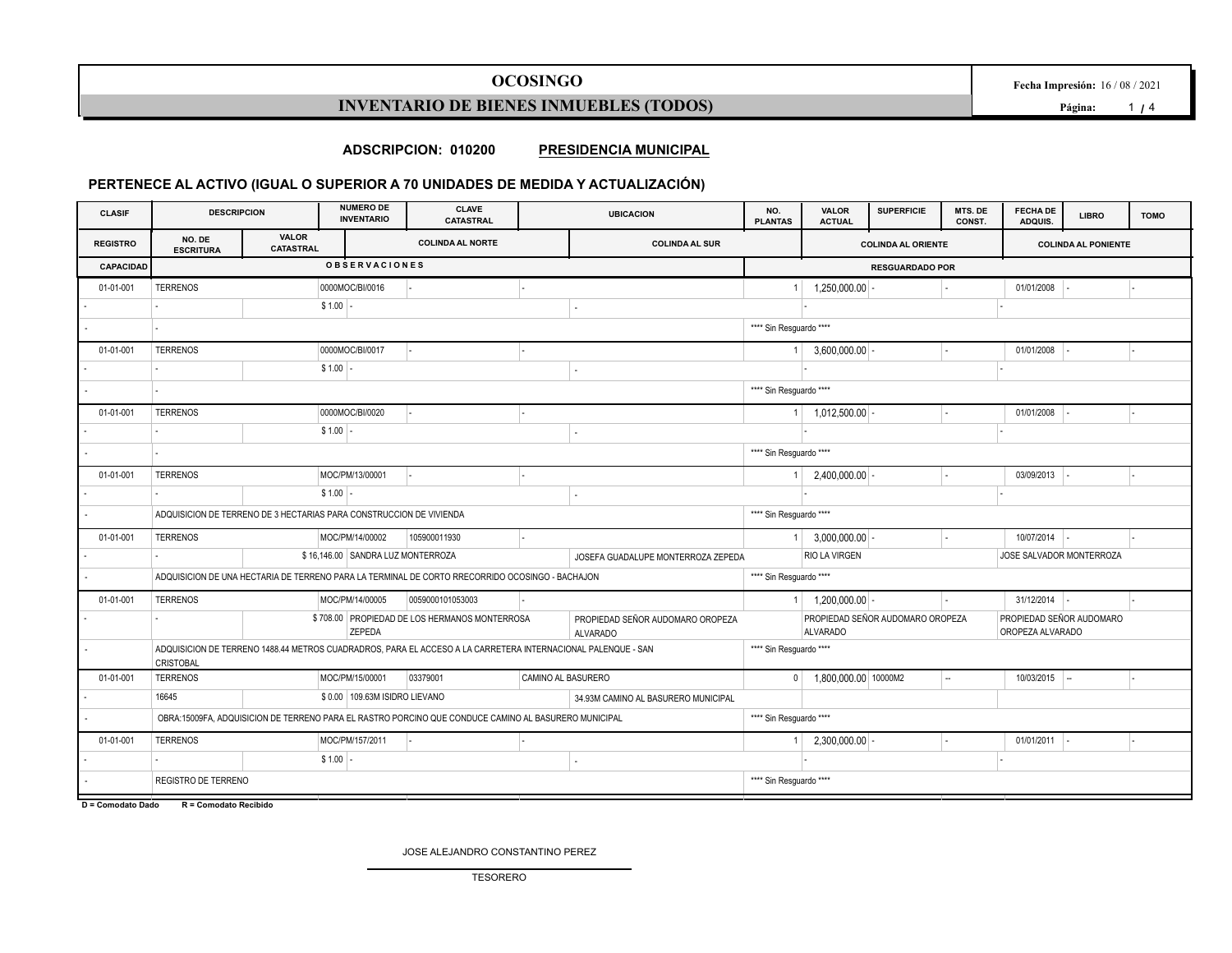#### TESORERO

JOSE ALEJANDRO CONSTANTINO PEREZ

**D = Comodato Dado R = Comodato Recibido**

| 01-01-001                           | <b>TERRENOS</b>                                                                                                                              |                                                                        | MOC/PM/18/0001T                                                                                 | 25                                                                                                                                                                                                                                                    | 7                        |                                                                      | 44                                                                                                                                                                                                       | 4,375,000.00 8            |                                                                                                                                                 | 33        | 14/12/2018                                                                                                                                                      |           |  |  |  |  |  |
|-------------------------------------|----------------------------------------------------------------------------------------------------------------------------------------------|------------------------------------------------------------------------|-------------------------------------------------------------------------------------------------|-------------------------------------------------------------------------------------------------------------------------------------------------------------------------------------------------------------------------------------------------------|--------------------------|----------------------------------------------------------------------|----------------------------------------------------------------------------------------------------------------------------------------------------------------------------------------------------------|---------------------------|-------------------------------------------------------------------------------------------------------------------------------------------------|-----------|-----------------------------------------------------------------------------------------------------------------------------------------------------------------|-----------|--|--|--|--|--|
|                                     | S/N                                                                                                                                          | $$0.00$ -                                                              |                                                                                                 |                                                                                                                                                                                                                                                       |                          |                                                                      |                                                                                                                                                                                                          |                           |                                                                                                                                                 |           |                                                                                                                                                                 |           |  |  |  |  |  |
| 6                                   | COMPRO DE TERRENO PARA LA INSTALACION DE LA UNIVERSIDAD DEL BIENESTAR (BENITO JUAREZ DE GARCIA)                                              |                                                                        |                                                                                                 |                                                                                                                                                                                                                                                       |                          |                                                                      |                                                                                                                                                                                                          | **** Sin Resguardo ****   |                                                                                                                                                 |           |                                                                                                                                                                 |           |  |  |  |  |  |
| 01-01-001                           | <b>TERRENOS</b>                                                                                                                              |                                                                        | MOC/PM/19/00015                                                                                 | $\parallel$                                                                                                                                                                                                                                           | III                      |                                                                      | 5 <sup>1</sup>                                                                                                                                                                                           | 4,375,000.00 Ñ            |                                                                                                                                                 | ÑÑ        | 10/06/2019 1                                                                                                                                                    | $\vert$ 1 |  |  |  |  |  |
|                                     | S/N                                                                                                                                          | $$0.00$ +++                                                            |                                                                                                 |                                                                                                                                                                                                                                                       |                          |                                                                      |                                                                                                                                                                                                          |                           |                                                                                                                                                 |           |                                                                                                                                                                 |           |  |  |  |  |  |
| $\ensuremath{/\!\!/\!\!/\!\!/\!\!}$ | BIENESTAR "BENITO JUAREZ"                                                                                                                    |                                                                        |                                                                                                 | SEGUNDO PAGO DE LA ADQUISICION DE 3.5 HECTAREAS DE TERRENO PARA LA CONSTRUCCION DE LA UNIVERSIDAD DEL                                                                                                                                                 | **** Sin Resguardo ****  |                                                                      |                                                                                                                                                                                                          |                           |                                                                                                                                                 |           |                                                                                                                                                                 |           |  |  |  |  |  |
| 01-01-002                           | ACCESO AL BASURERO                                                                                                                           |                                                                        | MOC/PM/15/00002                                                                                 |                                                                                                                                                                                                                                                       |                          |                                                                      | $\overline{1}$                                                                                                                                                                                           |                           | 800,000.00 5,006.9435M2                                                                                                                         | $\vert$ 1 | 21/04/2015                                                                                                                                                      |           |  |  |  |  |  |
|                                     | 16737, VOL 263                                                                                                                               |                                                                        | MUNICIPAL.                                                                                      | \$10.00 MIDE 11M Y 48.92M COLINDA CON EL BASURERO                                                                                                                                                                                                     |                          | MIDE 8.80M Y 118.13M COLINDA CON PARAISO DE<br>OESTE DENELLY NAJERA. |                                                                                                                                                                                                          |                           | 201.78M,50.58M, 113.71M Y 336.11M,<br>COLINDA CON FRACCION SAN VICENTE.                                                                         |           | MIDE 129.39M, 100M,<br>217M, 6M, 76M, 151.59M, 58.33M, 11.18M,<br>COLINDA CON ROSEMBER DOMINGUEZ.                                                               |           |  |  |  |  |  |
| 10                                  | FAFM-2015, REGISTRO DEL COMPLEMENTO DEL PAGO DEL PROYECTO 150001 FA, ADQUISICION DE TERRENO PARA ACCESO AL<br>BASURERO MUNICIPAL DE OCOSINGO |                                                                        |                                                                                                 |                                                                                                                                                                                                                                                       |                          |                                                                      | **** Sin Resguardo ****                                                                                                                                                                                  |                           |                                                                                                                                                 |           |                                                                                                                                                                 |           |  |  |  |  |  |
| 01-01-003                           | PARQUE DE FERIA                                                                                                                              |                                                                        | 0MOC/PM/13/003A                                                                                 | 105900014007                                                                                                                                                                                                                                          | BARRIO EL JOBO.          |                                                                      |                                                                                                                                                                                                          |                           | 7.200.000.00 12 HECTAREAS.                                                                                                                      |           | 22/09/2014                                                                                                                                                      |           |  |  |  |  |  |
|                                     | 1246, VOL. 16                                                                                                                                |                                                                        |                                                                                                 | \$165.00 3 LÍNEAS QUE VA DE ORT A PTE LA 1RA DE 30.48<br>DOS LINEAS QUE VA DE PTE A ORT LA 1RA DE<br>M, LA 2DA 20.03M, LA 3RA 34.02 M, COLINDA CON<br>154.30 M, LA 2DA DE 54.44 M, COLINDANDO CON<br>PROPIEDAD AUDOMARO OROPEZA<br>CALLE DE POR MEDIO |                          |                                                                      | 7 LINEAS QUE VA DE NORTE A SUR LA 1RA<br>50.74M, LA 2DA 15.63M, LA 3RA 46.03M, LA<br>4TA 72.16M, LA 5TA 29.63M, LA 6TA<br>350.32M, LA 7MA 1.43M, COLINDA CON<br>PROPIEDAD DEL SEÑOR AUDOMARO<br>OROPEZA. |                           |                                                                                                                                                 |           | 3 LÍNEAS QUE VAN DE SUR AL NORTE LA<br>1RA DE 393.09M, LA 2DA 26.32M, LA 3RA<br>136.47M. COLINDA CON PROPIEDAD DEL<br>SEÑOR AUDOMARO OROPEZA.                   |           |  |  |  |  |  |
|                                     |                                                                                                                                              | 09 HECTARIAS DE TERRENO PARA EL PARQUE DE FERIA MUNICIPAL "2 HERMANOS" |                                                                                                 |                                                                                                                                                                                                                                                       |                          |                                                                      | **** Sin Resguardo ****                                                                                                                                                                                  |                           |                                                                                                                                                 |           |                                                                                                                                                                 |           |  |  |  |  |  |
| 03-02-01-08-002 MERCADO             |                                                                                                                                              |                                                                        | 0000MOC/BI/0006                                                                                 |                                                                                                                                                                                                                                                       |                          |                                                                      |                                                                                                                                                                                                          | 800.000.00 531.44 M2      |                                                                                                                                                 |           | 01/01/2008                                                                                                                                                      |           |  |  |  |  |  |
|                                     |                                                                                                                                              | $$1.00 -$                                                              |                                                                                                 |                                                                                                                                                                                                                                                       |                          |                                                                      |                                                                                                                                                                                                          |                           |                                                                                                                                                 |           |                                                                                                                                                                 |           |  |  |  |  |  |
|                                     |                                                                                                                                              |                                                                        |                                                                                                 | REGISTRO DEL MERCADO (ANTIGUO MERCADO) ACTUALMENTE (MODULO DE CORREOS, LIMPIA Y SINDICATO).                                                                                                                                                           |                          |                                                                      | **** Sin Resguardo ****                                                                                                                                                                                  |                           |                                                                                                                                                 |           |                                                                                                                                                                 |           |  |  |  |  |  |
| 03-02-01-08-002 MERCADO             |                                                                                                                                              |                                                                        | 0000MOC/BI/0007                                                                                 | 03014007                                                                                                                                                                                                                                              | <b>BARRIO CANDELARIA</b> |                                                                      |                                                                                                                                                                                                          | $800,000.00$ -            |                                                                                                                                                 |           | 01/01/2008                                                                                                                                                      |           |  |  |  |  |  |
|                                     | 2276                                                                                                                                         |                                                                        | \$1.00 35M CALLE INTERMEDIA                                                                     |                                                                                                                                                                                                                                                       |                          | 35M CALLE INTERMEDIA                                                 |                                                                                                                                                                                                          |                           | 57.72M PROPIEDAD DEL MUNICIPIO                                                                                                                  |           | 58.32M CALLE INTERMEDIA                                                                                                                                         |           |  |  |  |  |  |
|                                     |                                                                                                                                              |                                                                        |                                                                                                 | REGISTRO DEL MERCADO (MERCADO MUNICIPAL) BELIZARIO DOMINGUEZ, UBICADO EN BARRIO CANDELARIA                                                                                                                                                            |                          |                                                                      | **** Sin Resguardo ****                                                                                                                                                                                  |                           |                                                                                                                                                 |           |                                                                                                                                                                 |           |  |  |  |  |  |
| 03-02-01-08-002 MERCADO             |                                                                                                                                              |                                                                        | 0000MOC/BI/0011                                                                                 | 03199011                                                                                                                                                                                                                                              | PERIFERICO SUR OTE.      |                                                                      |                                                                                                                                                                                                          | 1.088.416.00 20,000.00 M2 |                                                                                                                                                 |           | 01/01/2008                                                                                                                                                      |           |  |  |  |  |  |
|                                     | 10193, VOL. 153.                                                                                                                             |                                                                        |                                                                                                 | \$1.00 108.17M FRACCIONAMIENTO JOSE EVARISTO                                                                                                                                                                                                          |                          | 106,84M CON PERIFERICO SUR DE POR MEDIO                              |                                                                                                                                                                                                          |                           | 172.58M CON JOSE EVARISTO PIMIENTA                                                                                                              |           | 203.88M PROTECCION CIVIL                                                                                                                                        |           |  |  |  |  |  |
|                                     |                                                                                                                                              |                                                                        | MERCADO (MERCADO ARTURO ZUÑIGA) EX PARQUE DE FERIA REFERENCIA - AUN COSTADO DE PROTECCION CIVIL | **** Sin Resguardo ****                                                                                                                                                                                                                               |                          |                                                                      |                                                                                                                                                                                                          |                           |                                                                                                                                                 |           |                                                                                                                                                                 |           |  |  |  |  |  |
| 03-02-01-08-003                     | MERCADO DE LA SELVA                                                                                                                          |                                                                        | 0000MOC/BI/0010                                                                                 | 03283009                                                                                                                                                                                                                                              | <b>BARRIO BETANIA.</b>   |                                                                      |                                                                                                                                                                                                          | 3,005,640.00 20,000.00 M2 |                                                                                                                                                 |           | $01/01/2008$ -                                                                                                                                                  |           |  |  |  |  |  |
|                                     | 2091                                                                                                                                         | \$1.00                                                                 |                                                                                                 |                                                                                                                                                                                                                                                       |                          |                                                                      |                                                                                                                                                                                                          | SEIVA.                    | RUMBO NORESTE MIDE 250,00M.DEL<br>PUNTO 4 AL 1 CON RUMBO SURESTE,<br>MIDE 80.00M, COLINDA CON CARRETERA<br>QUE CONDUCE DEL IMSS A LA COLONIA LA |           | DEL PUNTO 2 AL 3 RUMBO NORESTE MIDE<br>80.00M, DEL PUNTO 3 AL 4 RUMBO<br>SUROESTE, MIDE 250.00M, COLINDANDO<br>CON PROPIEDAD DE RAMIRO RUÍZ<br><b>DOMÍNGUEZ</b> |           |  |  |  |  |  |
|                                     | MERCADO DE LA SELVA SE UBICA EN EL BARRIO BETANIA                                                                                            |                                                                        | **** Sin Resguardo ****                                                                         |                                                                                                                                                                                                                                                       |                          |                                                                      |                                                                                                                                                                                                          |                           |                                                                                                                                                 |           |                                                                                                                                                                 |           |  |  |  |  |  |
|                                     |                                                                                                                                              |                                                                        |                                                                                                 |                                                                                                                                                                                                                                                       |                          |                                                                      |                                                                                                                                                                                                          |                           |                                                                                                                                                 |           |                                                                                                                                                                 |           |  |  |  |  |  |

**OCOSINGO**

**INVENTARIO DE BIENES INMUEBLES (TODOS)**

**Fecha Impresión:** 16 / 08 / 2021

**Página:** 2 **/** 4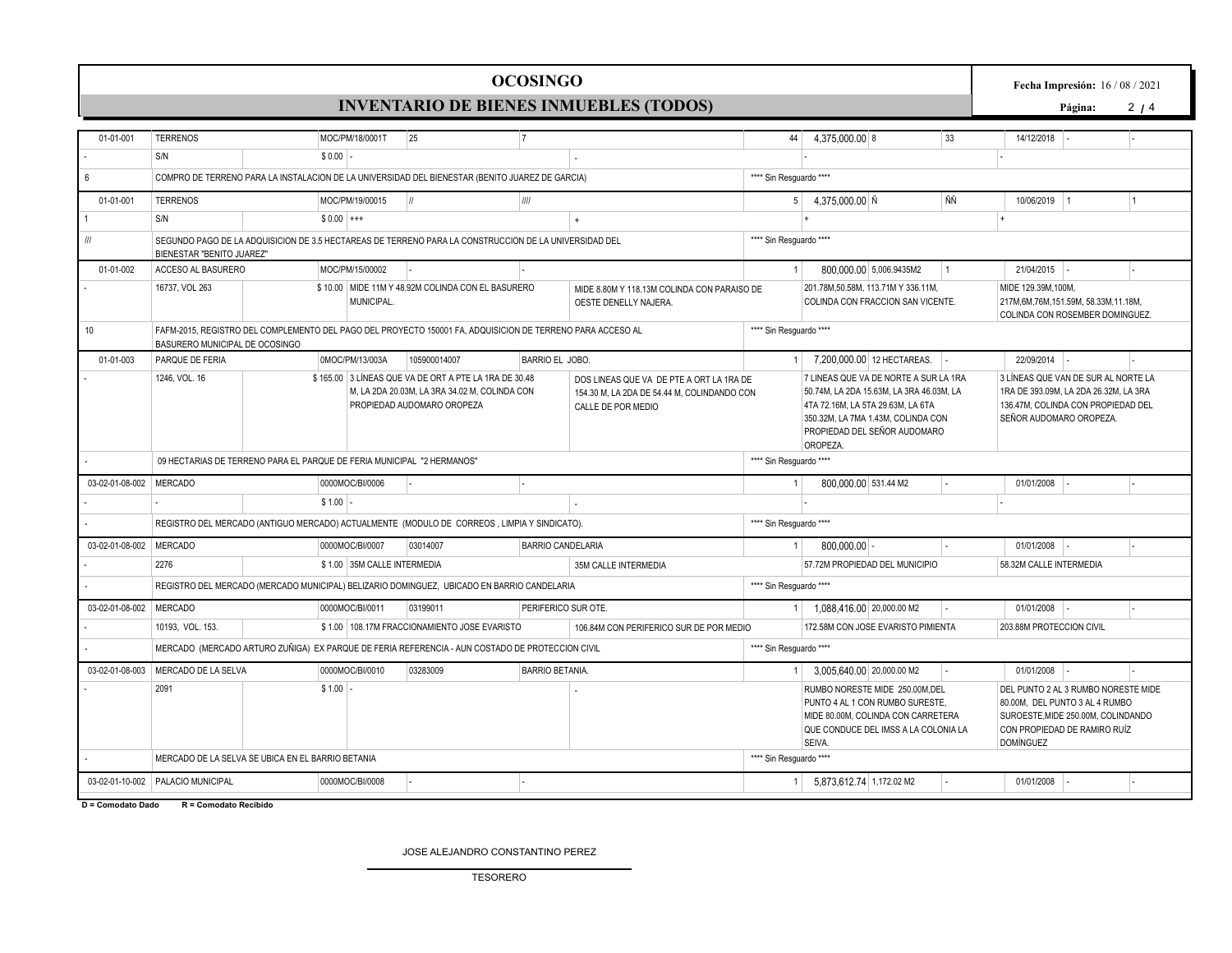## **OCOSINGO**

# **INVENTARIO DE BIENES INMUEBLES (TODOS)**

**Fecha Impresión:** 16 / 08 / 2021

**Página:** 3 **/** 4

|                            |                                                                                                                                    | \$1.00 CALLE AV.CENTRAL                                                                                                                                   |                                                                                             |                         | PRIMERA NORTE                                                                     |                         | PARQUE CENTRAL                            |                                                                   |                   | CENTRO DE SALUD                                                                                                                                                              |  |                |  |
|----------------------------|------------------------------------------------------------------------------------------------------------------------------------|-----------------------------------------------------------------------------------------------------------------------------------------------------------|---------------------------------------------------------------------------------------------|-------------------------|-----------------------------------------------------------------------------------|-------------------------|-------------------------------------------|-------------------------------------------------------------------|-------------------|------------------------------------------------------------------------------------------------------------------------------------------------------------------------------|--|----------------|--|
|                            | REGISTRO DEL PALACIO MUNICIPAL                                                                                                     |                                                                                                                                                           |                                                                                             |                         |                                                                                   |                         | **** Sin Resquardo ****                   |                                                                   |                   |                                                                                                                                                                              |  |                |  |
|                            | 03-02-01-10-002 PALACIO MUNICIPAL                                                                                                  | 0000MOC/BI/008A                                                                                                                                           |                                                                                             |                         |                                                                                   | 2 <sup>2</sup>          | 2,632,234.92 1172.02 M2                   |                                                                   |                   | 03/03/2020                                                                                                                                                                   |  | L.             |  |
|                            |                                                                                                                                    | \$0.00 CALLE AV. CENTRAL                                                                                                                                  |                                                                                             |                         | PRIMERA NORTE                                                                     |                         | PARQUE CENTRAL                            |                                                                   |                   | CENTRO DE SALUD                                                                                                                                                              |  |                |  |
|                            | INCORPORACION POR REMODELACION                                                                                                     |                                                                                                                                                           |                                                                                             |                         |                                                                                   | **** Sin Resquardo **** |                                           |                                                                   |                   |                                                                                                                                                                              |  |                |  |
| 03-02-01-10-003 JUZGADO    |                                                                                                                                    | 0000MOC/BI/0018                                                                                                                                           | 03110003                                                                                    |                         |                                                                                   |                         | 750,000.00 3,178.44 M2                    |                                                                   |                   | $01/01/2008$ 2                                                                                                                                                               |  | $\vert$ 1      |  |
| 428                        |                                                                                                                                    |                                                                                                                                                           | \$1.00 39.60 M, COLINDA CON LA ESCUELA<br>SECUNDARIA GENERAL NÚMERO 47                      |                         | 71.20 M, COMPUESTA DE 5 LÍNEAS                                                    |                         |                                           | 66.00 M, COLINDA CON LA ESCUELA<br>SECUNDARIO GENERAL NÚMERO 47.  |                   | MIDE 102.20 M, COLINDA C/ JURISDICCION<br>SANITARIA Y ESC. ADULFO AGUILAR<br>JUAREZ C/ CALLEJON DE POR MEDIO<br>PROTEGIDO POR EL H. AYUNTAMIENTO<br>MPAL. DESDE EL AÑO 1980. |  |                |  |
|                            | REGISTRO DEL JUZGADO MUNICIPAL - REFERENCIA CONLINDA CON JURISDICCION SANITARIA Y ESC. SECUNDARIA GENERAL NO.<br>47. BARRIO TONINA |                                                                                                                                                           | **** Sin Resguardo ****                                                                     |                         |                                                                                   |                         |                                           |                                                                   |                   |                                                                                                                                                                              |  |                |  |
| 03-02-01-10-005            | CENTRO ADMINISTRATIVO DE<br><b>SEGURIDAD PUBLICA</b>                                                                               | MOC/PM/14/00015                                                                                                                                           |                                                                                             |                         | PERIFÉRICO SUR PTE. S/N BARRIO GUADALUPE,                                         |                         | 3,785,014.36 20,000.00 M                  |                                                                   |                   | 31/12/2014 1                                                                                                                                                                 |  | $\overline{1}$ |  |
| 143                        | 14,524 CON NUM 35                                                                                                                  | \$1.00 80.00 M CON PERIFÉRICO SUR PONIENTE.<br>276.90 M CON PROPIEDAD DE JAVIER<br>74.90 M CON PROPIEDAD DE ROSARIO TORRES<br><b>CANCINO</b><br>DE RAMOS. |                                                                                             |                         |                                                                                   |                         |                                           |                                                                   |                   | 251.13 M CON PROPIEDAD DE ROSARIO<br><b>TORRES DE RAMOS</b>                                                                                                                  |  |                |  |
|                            | REGISTRO DEL CENTRO ADMINISTRATIVO DE SEGURIDAD PUBLICA                                                                            |                                                                                                                                                           |                                                                                             | **** Sin Resguardo **** |                                                                                   |                         |                                           |                                                                   |                   |                                                                                                                                                                              |  |                |  |
| 03-02-01-10-006            | VIALIDAD                                                                                                                           | MOC/PM/14/00003                                                                                                                                           | 04041028                                                                                    | <b>BARRIO GUADALUPE</b> |                                                                                   |                         | 1,550,000.00 1295.94 M2                   |                                                                   |                   | 20/06/2014 93                                                                                                                                                                |  |                |  |
|                            | 6160<br>\$1.00 AL NORTE 20.40M, CON PROPIEDAD DE CARMEN<br>DECELIS DOMÍNGUEZ Y GUADALUPE LIEVANO<br><b>LIEVANO</b>                 |                                                                                                                                                           |                                                                                             |                         | 19.90M, CON 9NA AV SUR PONIENTE.                                                  |                         | DOMÍNGUEZ.                                | 31.81+1.21+31.90, TRES LÍNEAS CON<br>PROPIEDAD DE PETRONA GARZAON | GARCÍA HERNANDEZ. | 63.55M. CON PROPIEDAD DE ELIAS                                                                                                                                               |  |                |  |
|                            | VIALIDAD MUNICIPAL UBICADA EN EL BARRIO GUADALUPE DONDE ANTES ERA LA CARCEL                                                        |                                                                                                                                                           |                                                                                             |                         |                                                                                   | **** Sin Resguardo **** |                                           |                                                                   |                   |                                                                                                                                                                              |  |                |  |
| 03-02-02-01-002 AUDITORIO  |                                                                                                                                    | 0000MOC/BI/0001                                                                                                                                           | 03012004                                                                                    | <b>BARRIO TONINA</b>    |                                                                                   |                         | 3,000,000.00 1083 M2                      |                                                                   |                   | $01/01/2008$ 2                                                                                                                                                               |  | $\vert$ 1      |  |
| 325                        | 1090 VOL 14                                                                                                                        |                                                                                                                                                           | \$0.00 2 LÍNEAS, 14.19, 35.29 M, CON PROPIEDAD AL<br>CAMPO DE FUTBOL JULIO CESAR SOLORZANO. |                         | 3 LÍNEAS, 5.50 + 0.86+34.66 M, COLINDA CON<br>PROPIEDAD DE LA CRUZ ROJA MEXICANA. |                         | MIDE 25 M 45 CM CON PROPIEDAD<br>PRIVADA. |                                                                   |                   | 5.58 +8.80 + 20.36 M, COLINDA CON EL<br>ÁREA DE ESTACIONAMIENTO DEL CAMPO<br><b>DE FUTBOL</b>                                                                                |  |                |  |
|                            | REGISTRO DE AUDITORIO MUNICIPAL QUE SE UBICA EN EL BARRIO TONINA A UN COSTADO DE LA CRUZ ROJA Y CAMPO DE FUTBOL                    |                                                                                                                                                           |                                                                                             |                         |                                                                                   | **** Sin Resquardo **** |                                           |                                                                   |                   |                                                                                                                                                                              |  |                |  |
| 03-02-02-02-002 BIBLIOTECA |                                                                                                                                    | 0000MOC/BI/0003                                                                                                                                           |                                                                                             |                         |                                                                                   |                         | $800,000.00$ -                            |                                                                   |                   | 01/01/2008                                                                                                                                                                   |  |                |  |
|                            |                                                                                                                                    | $$1.00$ -                                                                                                                                                 |                                                                                             |                         |                                                                                   |                         |                                           |                                                                   |                   |                                                                                                                                                                              |  |                |  |
|                            |                                                                                                                                    |                                                                                                                                                           |                                                                                             |                         |                                                                                   | **** Sin Resguardo **** |                                           |                                                                   |                   |                                                                                                                                                                              |  |                |  |
| 03-02-03-02-002            | <b>PARQUES Y JARDINES</b>                                                                                                          | 0000MOC/BI/0012                                                                                                                                           |                                                                                             |                         |                                                                                   |                         | 2.000.000.00                              |                                                                   |                   | 01/01/2008                                                                                                                                                                   |  |                |  |
|                            |                                                                                                                                    | \$1.00                                                                                                                                                    |                                                                                             |                         |                                                                                   |                         |                                           |                                                                   |                   |                                                                                                                                                                              |  |                |  |
|                            | REGISTRO DE PARQUES Y JARDINES                                                                                                     |                                                                                                                                                           |                                                                                             |                         |                                                                                   | **** Sin Resquardo **** |                                           |                                                                   |                   |                                                                                                                                                                              |  |                |  |
| 03-02-03-02-004            | UNIDAD DEPORTIVA                                                                                                                   | 0000MOC/BI/0004                                                                                                                                           |                                                                                             | PERIFÉRICO SUR          |                                                                                   |                         | 1 10.000.000.00 4.98.12 HAS               |                                                                   |                   | 01/01/2008                                                                                                                                                                   |  |                |  |
|                            |                                                                                                                                    |                                                                                                                                                           | \$1.00 COLINDA CON GUSTAVO LUIS CABRERA                                                     |                         | PERIFERICO SUR                                                                    |                         |                                           | COLINDA CON EL RANCHO PEQUEÑESES                                  |                   | <b>COBACH</b>                                                                                                                                                                |  |                |  |
|                            | UNIDAD DEPORTIVAS                                                                                                                  | **** Sin Resquardo ****                                                                                                                                   |                                                                                             |                         |                                                                                   |                         |                                           |                                                                   |                   |                                                                                                                                                                              |  |                |  |

JOSE ALEJANDRO CONSTANTINO PEREZ

TESORERO